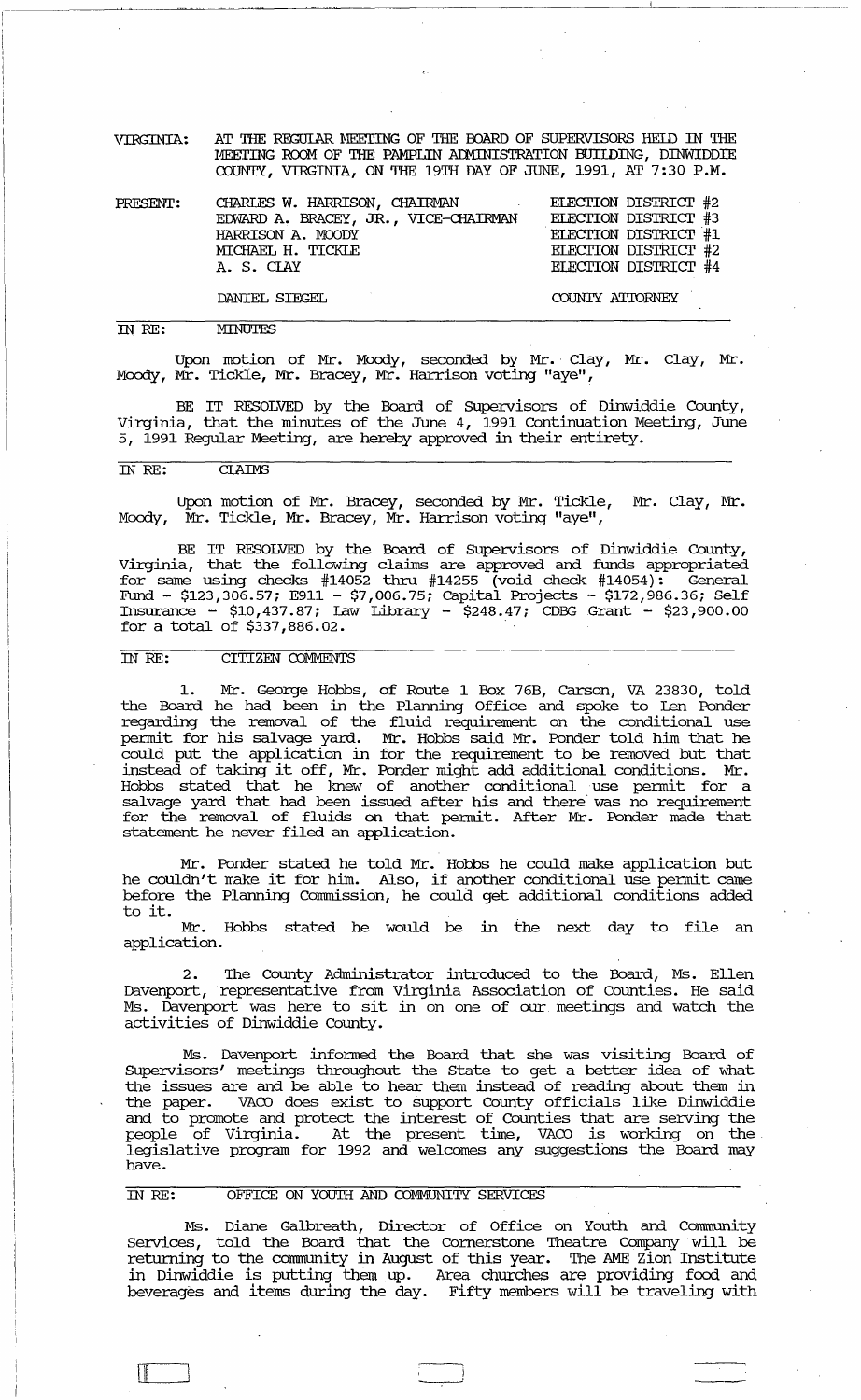$\label{eq:2.1} \frac{1}{\sqrt{2}}\left(\frac{1}{\sqrt{2}}\right)^{2} \left(\frac{1}{\sqrt{2}}\right)^{2} \left(\frac{1}{\sqrt{2}}\right)^{2} \left(\frac{1}{\sqrt{2}}\right)^{2} \left(\frac{1}{\sqrt{2}}\right)^{2} \left(\frac{1}{\sqrt{2}}\right)^{2} \left(\frac{1}{\sqrt{2}}\right)^{2} \left(\frac{1}{\sqrt{2}}\right)^{2} \left(\frac{1}{\sqrt{2}}\right)^{2} \left(\frac{1}{\sqrt{2}}\right)^{2} \left(\frac{1}{\sqrt{2}}\right)^{2} \left(\$ 

 $\label{eq:2.1} \frac{1}{\sqrt{2}}\int_{0}^{\infty}\frac{1}{\sqrt{2\pi}}\left(\frac{1}{\sqrt{2\pi}}\right)^{2\alpha} \frac{1}{\sqrt{2\pi}}\int_{0}^{\infty}\frac{1}{\sqrt{2\pi}}\left(\frac{1}{\sqrt{2\pi}}\right)^{\alpha} \frac{1}{\sqrt{2\pi}}\frac{1}{\sqrt{2\pi}}\int_{0}^{\infty}\frac{1}{\sqrt{2\pi}}\frac{1}{\sqrt{2\pi}}\frac{1}{\sqrt{2\pi}}\frac{1}{\sqrt{2\pi}}\frac{1}{\sqrt{2\pi}}\frac{1}{\sqrt{2\pi}}$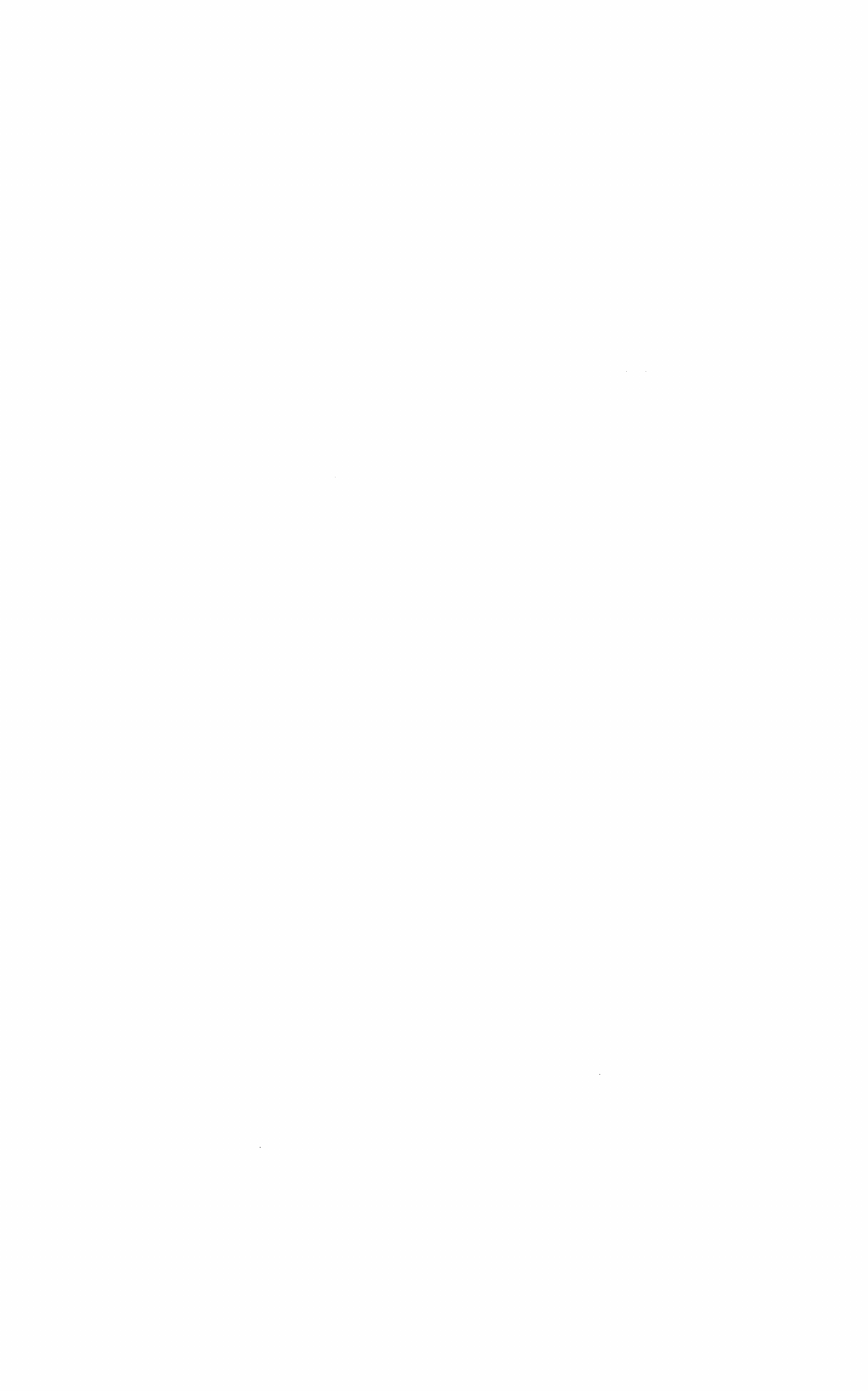LJ

 $\gamma_{\alpha}=\gamma^{\alpha}_{\alpha\beta}g_{\beta}^{\alpha}\delta_{\beta}^{\beta}\delta_{\beta\beta}^{\beta}(\beta)$ 

the group. Ms. Galbreath stated the group will perform outside the Dinwiddie Elementary School. Ms. Galbreath requested a Special Entertairnnent Pennit for the perfonnance since there will be over 200 people attending. She also asked the Board if the" County could help with the cost of \$100.00 a night at AME Zion which is a total of \$700.00 for the seven nights. It was suggested that the \$700.00 could be taken from the Recreation budget for 90-91. '!he Board instructed Ms. Galbreath to try and raise as much money as possible from donations and the Board would consider making up the difference.

Ms. Galbreath also gave the annual report for the Office on Youth and Community Services.

## IN RE: LI'ITER CONIROL GRANT **--** FY 1992

., e.g. e.g. 33

Ms. Galbreath stated that funds for the Litter Grant provided through the Virginia Department of Waste Management to Virginia localities is used to educate the area children in litter control.

Upon motion of Mr. Clay, seconded by Mr. Moody, Mr. Clay, Mr • Tickle, Mr. Moody, Mr. Tickle, Mr. Harrison voting "aye", the following resolution is adopted:

WHEREAS, the Virginia Waste Management Act provides for the allocation of public funds for the purpose of enhancing litter control and recycling activities; and

WHEREAS, these funds are provided through the Virginia Department of Waste Management to Virginia localities by annual grants; and

WHEREAS, having reviewed and accepted the Guidelines for use of said funds;

NOW THEREFORE BE IT RESOLVED THAT, the Board of Supervisors of Dinwiddie County, Virginia as indicated; in the attached Application (Fonn DICR-2); hereby, authorizes the County Administrator to plan, budget, and apply for a FY 1992 Litter Control Grant.

## IN RE: FLOOD PROI'ECI'ION CODE **--** A-91-6

This being the time and place as advertised in the Progress-Index Newspaper on June 5, 1991 and June 12, 1991, for the Board of Supervisors to conduct a Public Hearing to consider an amendment under Chapter 11, Flood Protection, of the Zoning Ordinance by adding Sections 7, 15, and 16.

Mr. Len Ponder, Director of Planning, told the Board this is a housekeeping measure as these amendments are mandated to be in compliance with the Federal Emergency Management Agency regulations.

No one spoke for or against the amendment.

Upon motion of Mr. Moody, seconded by Mr. Tickle, Mr. Bracey, Mr. Moody, Mr. Tickle, Mr. Harrison voting "aye",

BE IT ORDAINED by the Board of Supervisors of DINWIDDIE COUNTY, VIRGINIA, that Chapter 11 of the Dinwiddie Code is hereby amended to add the following sections:

section 11-7. DEFINITIONS.

(TO REPIACE CURRENT SECI'ION 11-7 (4).)

- (4) Manufactured Home - A structure, transportable in one or more sections, which is built on a pennanent chassis and is designed for use with or without a pennanent foundation when attached to the required utilities. The tenn "manu- ' factured home" does not include a "recreational vehicle".
- (10) Expansion to an Existing Manufactured Home Park or <u>subdivision</u> - The preparation of additional sites by the construction of facilities for servicing the lots on which the manufactured homes are to be affixed (including the installation of utilities, the construction of streets and either final site grading or the pouring of concrete pads).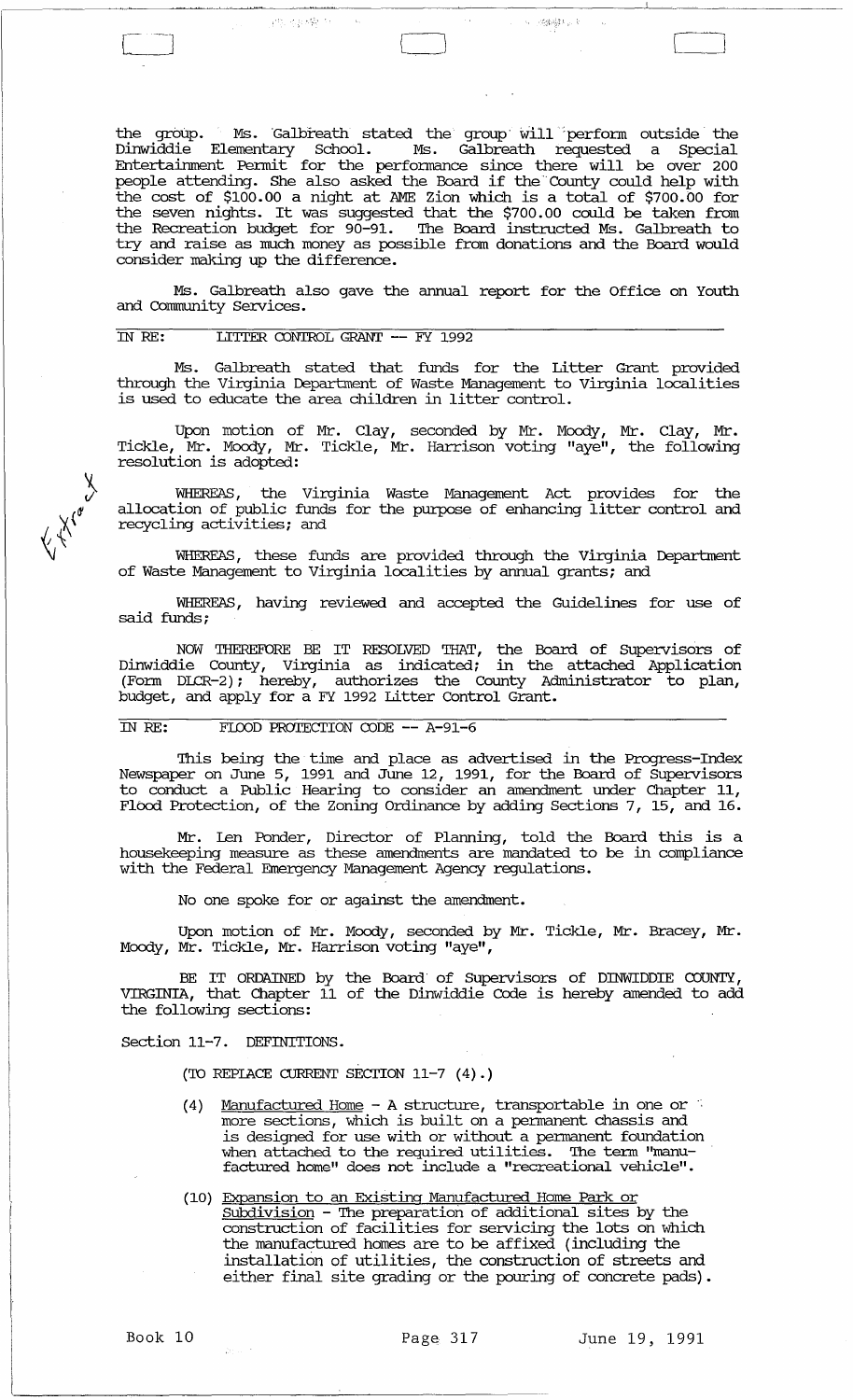- (11) Historic Structure Any structure that is:
	- (a) Listed individually in the National Register of Historic Places ( a listing maintained by the Department of Interior) or preliminarily determined by the Secretary of the Interior as meeting the requirements for individual listing on the National Register;
	- (b) Certified or preliminarily detennined by the Secretary of the Interior as contributing to the historical significance of a registered historic district or a district preliminary detennined by the Secretary to qualify as a registered historic district;
	- (c) Individually listed on a state inventory of historic places in states with historic preservation programs which have been approved by the Secretary of the Interior; or,
	- (d) Individually listed on a local inventory of historic places in communities with historic preservation programs that have been certified either:
		- (1) By an approved state program as detennined by the Secretary of the Interior, or,
		- (2) Directly by the Secretary of the Interior in states without approved programs.
- (12) Existing Manufactured Home Park/SUbdivision A manufactured home park or subdivision for which the construction of facilities for servicing the lots on which the manufactured homes are to be affixed (including, at a minimum, the installation of utilities, the construction of streets, and either final site grading or the pouring of concrete pads) is completed before the initial effective date of these regulations.
- (13) <u>New Construction</u> For the purpose of determining insurance rates, structures for which the "start of construction" comnenced on or after the effective date of an initial FIRM or after December 31, 1974, whichever is later, and includes any subsequent improvements to such structures. For floodplain management purposes, "new construction" conunenced on or after effective date of a floodplain management regulation adopted by a community and includes any subsequent improvements to such structures.
- (14) New Manufactured Home Park/Subdivision A manufactured home park or subdivision for which the construction of facilities for servicing the lots on which the manufactured homes are to be affixed (including at a minimum, the installation of utilities, the construction of streets, and either final site grading or the pouring of concrete pads) is completed on or after the initial effective date of these regulations.
- (15) Recreational Vehicle A vehicle which is:
	- (a) built on a single chassis;
	- (b) 400 square feet or less when measured at the largest horizontal projection;
	- (c) designed to be self-propelled or pennanently towable by a light duty truck; and
	- (d) designed primarily not for use as a pennanent dwelling but as temporary living quarters for recreational camping, travel, or seasonal use.
- (16) Start of Construction The date the building permit was issued, provided the actual start of construction, repair,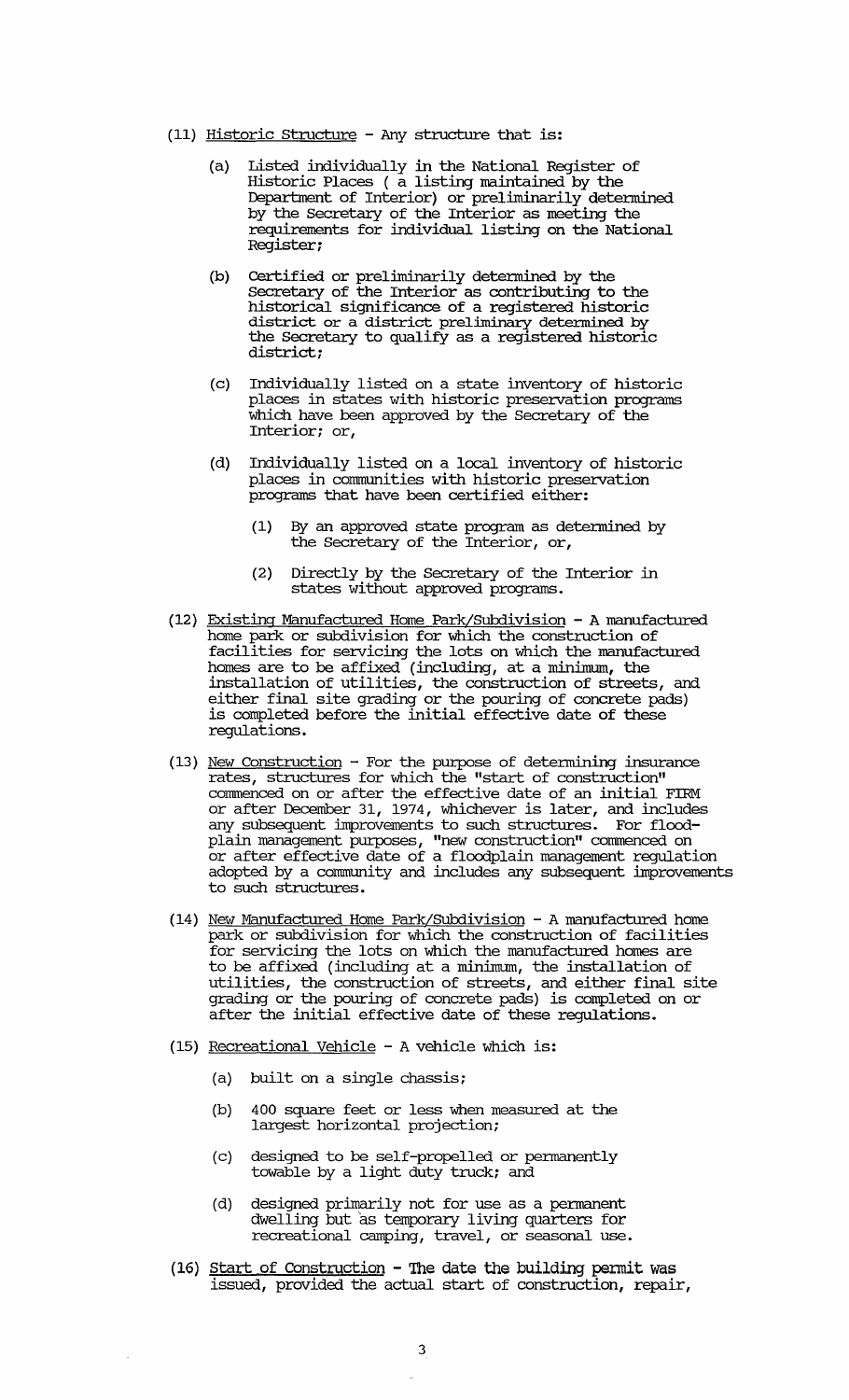${\rm reconstruction}$ , rehabilitation, addition, placement, or other improvement was within 180 days of the pennit date. The actual start means either the first placement of permanent construction of a structure on a site, such as the pouring of slab or footings, the installation of piles, the construction of columns, or any work beyond the stage of excavation; or the placement of a manufactured home on a foundation. Permanent construction does not include land preparation, such as clearing, grading and filling; nor does it include the installation of streets and/or walkways; nor does it include excavation for a basement, footings, piers, or foundations or the erection of temporary forms; nor does of foundations of the efection of temporary forms; not do buildings, such as garages or sheds not occupied as dwelling units or not part of the main structure. For a substantial improvement, the actual start of construction means the first alteration on any wall, ceiling, floor, or other structural part of building, whether or not the alteration affects the external dimensions of the building.

Ŕ.

 $\lfloor$ 

 $\bigcup$ 

- (17) Substantial Damage Damage of any origin sustained by a structure whereby the cost of restoring the structure to its before damaged condition would equal or exceed <sup>50</sup> percent of the market value of the structure before the damage occurred.
- (18) Substantial Improvement Any reconstruction, rehabilitation, addition, or other improvement of a structure, the cost of which equals or exceeds 50 percent of the market value of the structure before the "start of construction" of the improvement. '!his tenn includes structures which have incurred "substantial damage" regardless of the actual repair work performed. The term does not, however, include either: any project for improvement of a structure to correct existing violations of state or local health, sanitary, or safety code specifications which have been identified by the local code enforcement official and which are the minimum necessary to assure safe living conditions or (2) any alteration of a "historic structure", provided that the alteration will not preclude the structures continued designation as a "historic structure" .

#### Section 11-15. Manufactured Homes

- 1. Manufactured homes that are placed or substantially improved on sites:
	- (i) outside of a manufactured home park or subdivision,
	- (ii) in a new manufactured home park or subdivision,
	- (iii) in an expansion to an existing manufactured home park or subdivision, or
	- (iv) in an existing manufactured home park or subdivision on which a manufactured home has incurred "substantial damage" as the result of a flood,

Shall be elevated on a pennanent foundation such that the lowest floor of the manufactured home is elevated to or above the base flood elevation and be securely anchored to an adequately anchored foundation system to resist flotation collapse and lateral movement.

- 2. Manufactured homes to be placed or substantially improved on sites in an existing manufactured home park or subdivision that are not Subject to the provisions of paragraph one above of this section shall be elevated so that either
	- (i) the lowest floor of the manufactured home is at or above the base flood elevation, or
	- (ii) the manufactured home chassis is supported by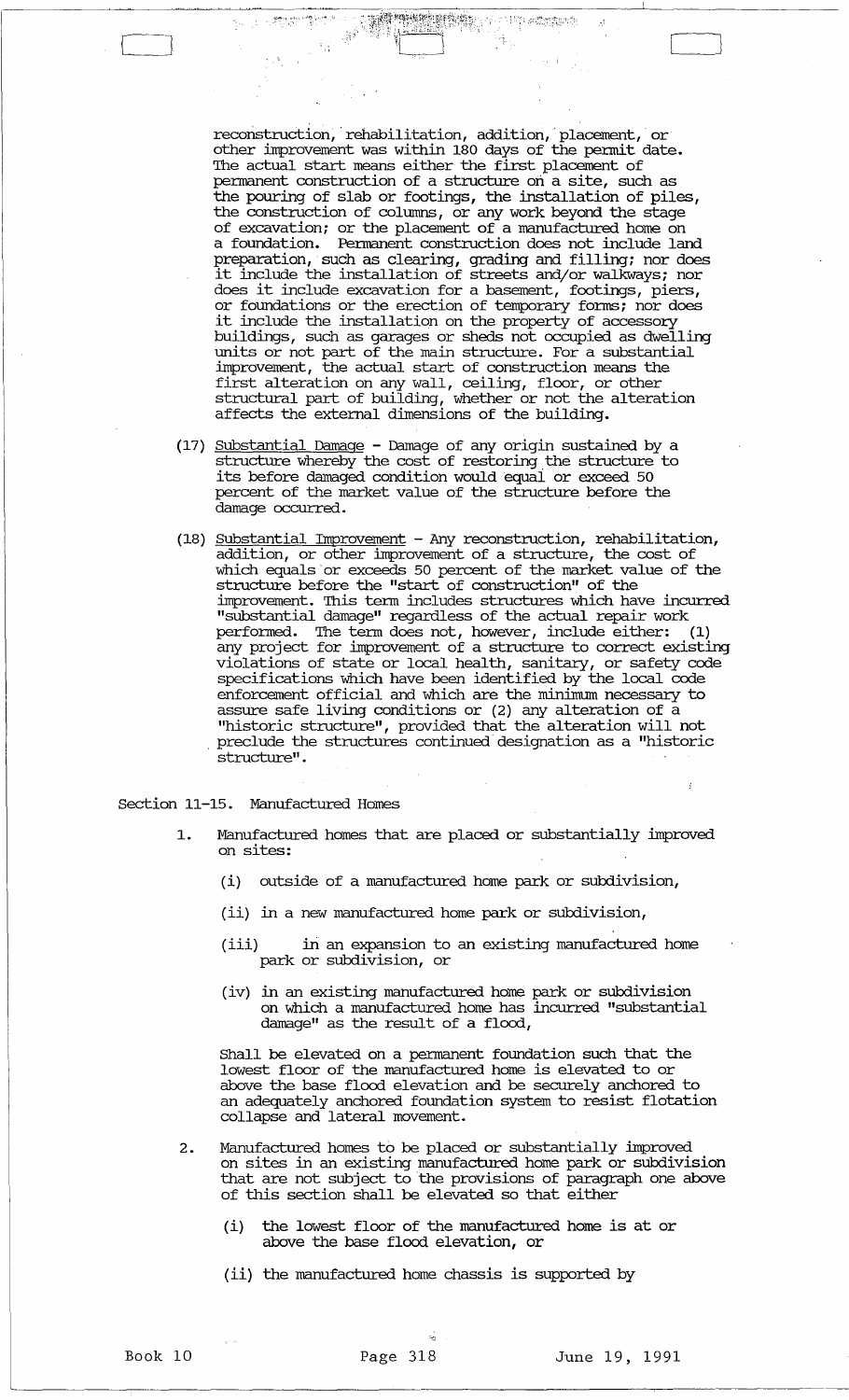reinforced piers or other foundation elements of at least equivalent strength that are no less than 36 inches in height above grade and be securely anchored to an adequately anchored foundation system to resist floatation, collapse, and lateral movement.

section 11-16. Recreational Vehicles

Recreational vehicles placed on sites shall either:

- (i) be on the site for fewer than 180 consecutive days, and
- (ii) be fully licensed and ready for highway use, or
- (iii) meet the permit requirements for placement and the elevation and anchoring requirements for manufacture homes in section 11-15.

This ordinance shall become effective upon passage.

Mr. Clay stepped out of the room at 8:15 p.m. and returned to the meeting at 8:22 p.m.

IN *RE:* PERMITTED USE **--** M-l & M-2 **--** A-91-7

This being the time and place as advertised in the Progress-Index Newspaper on June 5, 1991 and June 12, 1991, for the Board of supervisors to conduct a Public Hearing to consider for adoption an ordinance to amend Chapter 22, of the Zoning Ordinance by adding a permitted use to sections 22-210 (25) and 22-223 (35).

Mr. Len Ponder, Director of Planning, stated to the Board A-91-7 is a request by the Planning Department to add as a permitted use twenty-five (25) and thirty-five (35) to sections 22-210 and 22-223, respectively, "General contractors, to include sheet metal, heating, ventilation, and air conditioning, general construction, and any other fitting this definition at the discretion of the zoning administrator." This code amendment allows for the above-referenced industries to be allowed as permitted uses in the M-l and M-2 zoning districts.

Mr. Bracey stated that he didn't agree with the "discretion of the zoning Administrator" clause; he felt the reasons for the decision should be included in writing to the applicant.

Mr. Moody said that some recommendations should be left to the zoning Administrator.

Mr. Tickle suggested a standard document for the applicant if the request is turned down.

No one spoke for or against the adoption of the code amendment.

Upon motion of Mr. Moody, seconded by Mr. Bracey, Mr. Clay, Mr. Tickle, Mr. Moody, Mr. Tickle, Mr. Harrison voting "aye",

BE IT ORDAINED BY THE FOARD OF SUPERVISORS OF DINWIDDIE COUNTY, VIRGINIA, that the Dinwiddie Code, as previously adopted and amended be further amended by the following addition to Chapter 22, Section 210 thereof by the addition of Number 25 thereto; and

BE IT FURIHER AMENDED, by the following addition to Chapter 22, Section 223 thereof by the addition of Number 35 thereto, and in all other respects be reordained:

# Chapter 22, section 210

"(25) General contractors, to include sheet metal, heating, ventilation and air conditioning, general construction, and any other fitting this definition at the discretion of the zoning administrator."

Chapter 22, Section 223

5

 $\bar{z}_i, \bar{z}_j, \bar{z}_j, \bar{z}_k$ 

 $\sim$   $\sim$   $\sim$ 

"(35) General contractors, to include sheet metal, heating,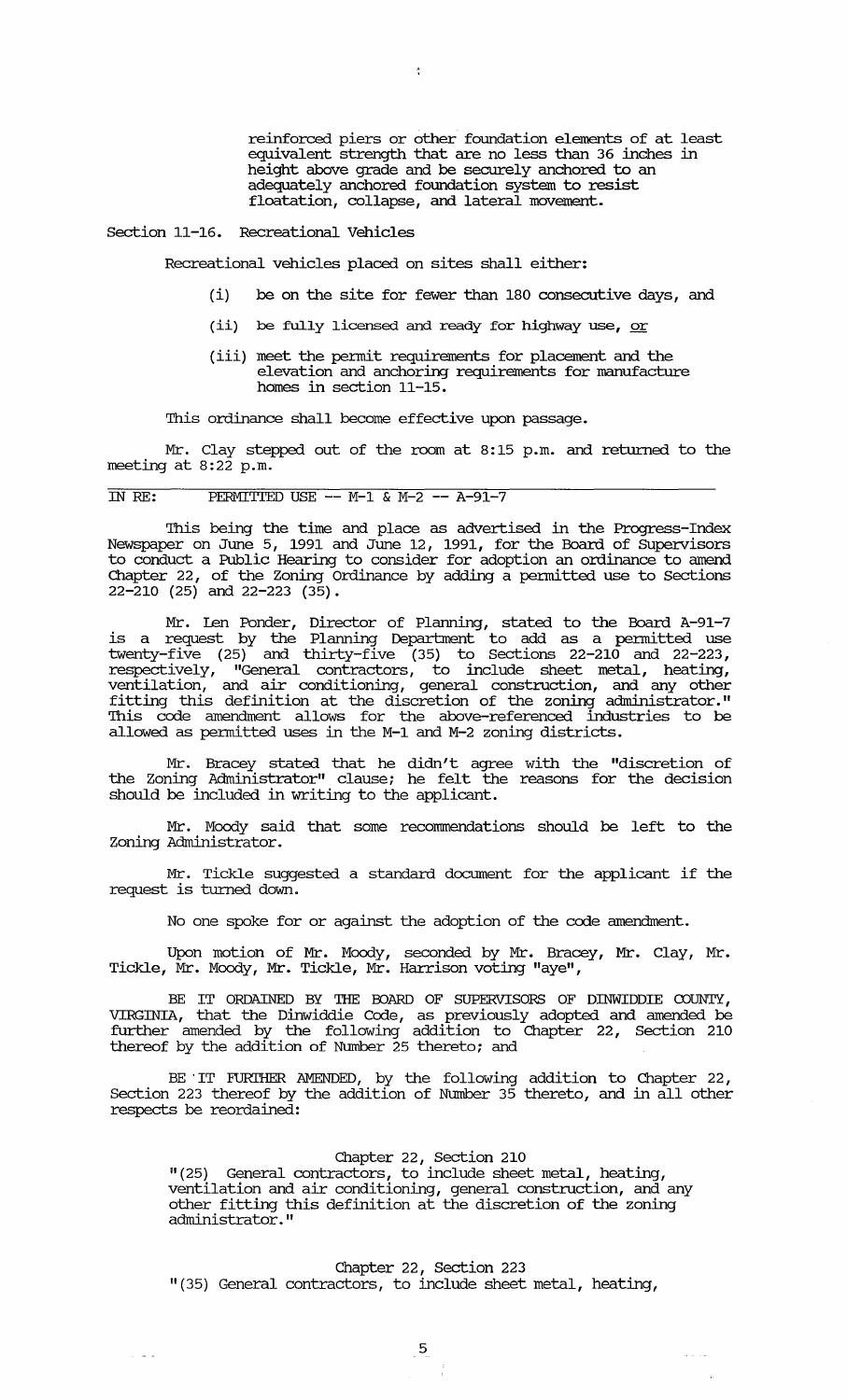it?

- g. Landscaping can cut back in this area.
- Rescue Coverage would rather have someone to answer call for help than have a beautiful lawn.

3. Gloria Bain stated the School System and the Rescue Departments had the hardest time getting funding.

4. James McKenzie asked if our tax dollars were being used wisely by the School system. He questioned who evaluates the Superintendent and the Assistant superintendent.

Dr. Vaughan told Mr. McKenzie the School Board does his evaluation and the Assistant Superintendent. The funds for operation came from funding of the budget by the Board of Supervisors. Direct distribution of the funds were at the discretion of the School Board which is appointed by the Board of Supervisors.

The Assistant County Administrator read the Tax Rates for the coming year and stated no increases were proposed.

No one spoke for or against the Tax Rates for FY 1991-92.

The action for the acceptance of the proposed FY 1991-92 Budget and tax rates was continued to the June 26, 1991, Continuation meeting.

## IN *RE:* PUBLIC HEARING **--** A-91-12

 $\lambda$   $\lambda$   $\lambda$ 

 $\Box$ 

 $\frac{1}{2}\sqrt{\epsilon}$  .

This being the time and place as advertised in the Progress-Index Newspaper on June 12, 1991, for the Board of Supervisors to conduct a Public Hearing to consider for adoption an ordinance which provides for adding a section to the Dinwiddie Code which increases the compensation paid to the members of the Board of Supervisors.

Mr. Calvin Vaughan praised the Board of Supervisors for their leadership and highly recommended the increase in compensation.

Mrs. Gloria Bain told the Board that none of the other County employees were getting raises and this was not the year for a raise for the Board.

Mr. Thomas VanPelt, spoke against the increase in compensation.

Mr. Bracey made a motion not to increase the compensation paid to mbers of the Board of Supervisors. There was no second to the the members of the Board of Supervisors. motion. The Chainnan ruled that the motion failed.

 $\chi$  is Mr. Dan Siegel, County Attorney, pointed out that there were two options available to the Board. With this method of holding a public hearing, the Board could, by ordinance, increase their salary each year.

Upon motion of Mr. Moody, seconded by Mr. Clay, Mr. Clay, Mr. Moody, Mr. Tickle, Mr. Harrison voting "aye", Mr. Bracey voting "nay",

BE IT ORDAINED BY THE BOARD OF SUPERVISORS OF DINWIDDIE COUNTY,<br>VIRGINIA, that Article III of Chapter 2 of the Dinwiddie Code is hereby amended to add section 2-46 as follows:

## Section 2-46

Pursuant to the authority of section 14.1-45 et seq of the 1950 Code of Virginia, as amended, members of the Board of Supervisors shall be compensated at the rate of \$400.00 per month, the Chainnan at the rate of \$450.00, Vice Chainnan at the rate of \$425.00 per month effective January 1, 1992.

This Ordinance shall become effective January 1, 1992.

Mr. Bracey requested that the adoption of Robert's Rules of Order<br>placed on the July 3 agenda for consideration. be placed on the July 3 agenda for consideration.

7

 $\frac{7}{\sqrt{2}}$ 

\

IN *RE:* PUBLIC HEARING **--** REDISTRICTING PIAN **--** A-91-13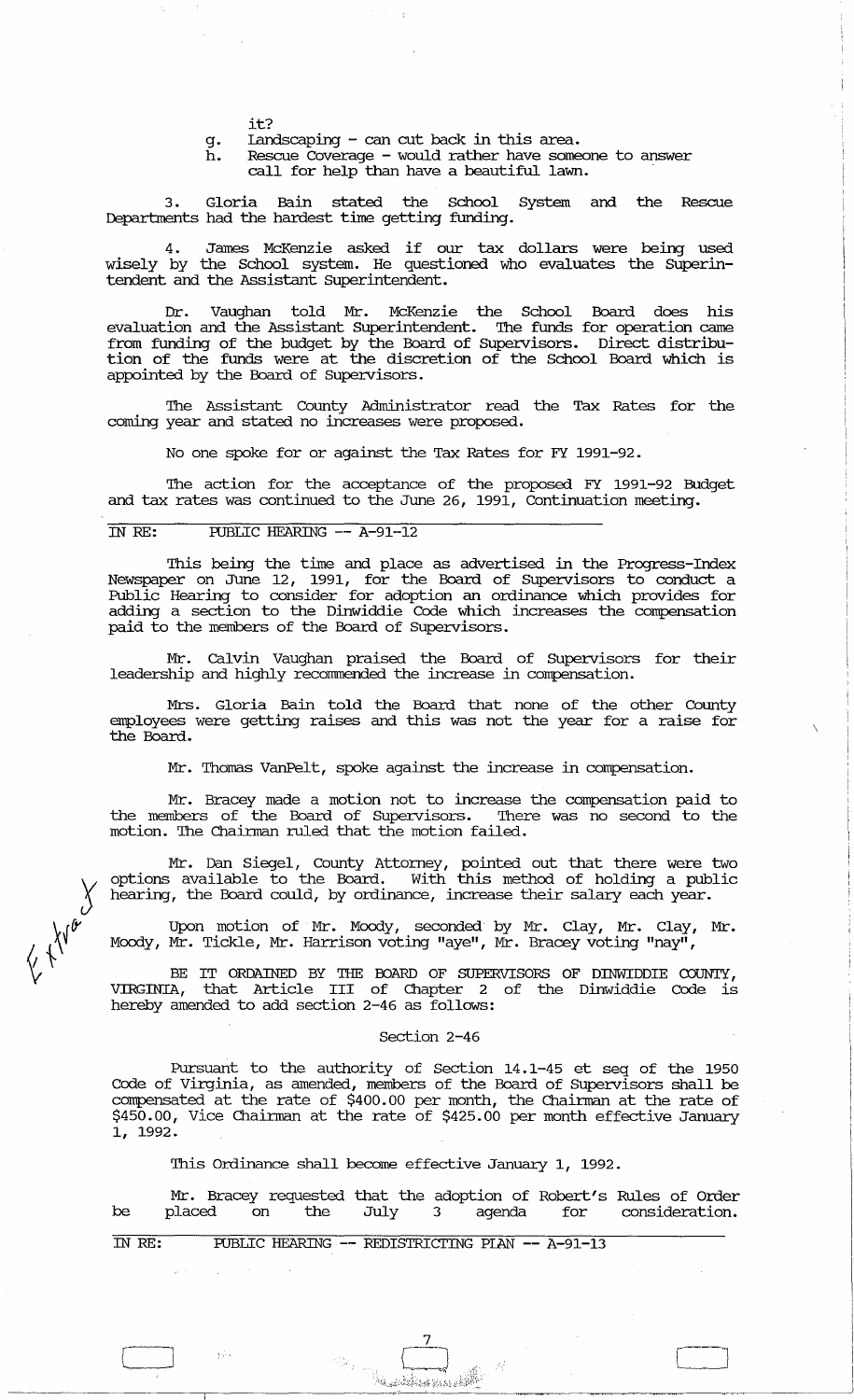ventilation and air conditioning, general construction, and any other fitting this definition at the discretion of the zoning administrator."

ال<br>المتشكليت

*Charles Call* 

s and a

This ordinance shall become effective June 19, 1991.

不可畏 化亚阿尔丁

IN RE: The Chainnan declared a ten minute recess at 8:24 p.m. The meeting reconvened at 8:33 p.m.

## IN RE: NURSERY AND IANDSCAPING SERVICES **--** A-91-8

그림 양 '행복 선물' ?

تفادي الرابط

This being the time and place as advertised in the Progress-Index Newspaper on June 5, 1991 and June 12, 1991, for the Board of supervisors to conduct a Public Hearing to consider for adoption an ordinance to amend Chapter 22 Section 71 of the Zoning Ordinance by the addition of pennitted use fifty-six (56) "Nursery and landscaping services".

Mr. len Ponder, Director of Planning, stated the Planning Department requests the addition of permitted use fifty-six (56) to section 22-71 of the Zoning Ordinance to allow "nursery and landscaping services" to the A-2 zoning district as a permitted use.

The residential and commercial growth the County is currently experiencing is creating a demand for this type of business. As we have just created this same use as permitted in B-2 districts, the Planning Deparbnent feels this is a logical extension into the A-2 Zoning District.

No one spoke for or against the zoning ordinance.

Gloria Bain said she would like some protection in a residential area.

Upon motion of Mr. Moody, seconded by Mr. Clay, Mr. Clay, Mr. Moody, Mr. Harrison, voting "aye", Mr. Bracey, Mr. Tickle, voting "nay",

BE IT ORDAINED BY THE BOARD OF SUPERVISORS OF DINWIDDIE COUNTY, VIRGINIA, that the Dinwiddie Code, as previously adopted and amended be further amended by the following addition to Chapter 22, Section 71 thereof by the addition of Number 56 thereto; and in all other respects be reordained :

"(56) Nursery and landscaping services."

This ordinance shall become effective June 19, 1991.

IN RE: RJBLIC HEARING **--** FY 1991-92 BUDGET AND TAX RATES

This being the time and place as advertised in the Progress-Index Newspaper on June 12, 1991, and The Monitor Newspaper on June 19, 1991, for the Board of supervisors to conduct a Public Hearing to consider for adoption the FY 1991-92 Proposed Budget and tax rates.

The County Administrator and Assistant County Administrator gave a brief overview of the proposed budget. The Chainnan then asked for public comment.

Health Department - Ms. Margaret Hendricks stated the Health Department had received \$18,000 less than requested; the State match is \$28,000. Ms. Hendricks stated she hoped the Home Health Care would have fairly high revenues for the year. If at the year end settlement there was money left over, the county would receive 39% of the balance. Ms. was money fert over, the county would receive 39% of the barance. His:<br>Hendricks stated if the Health Department ran into difficulty during the year she hoped she could come to the Board for help.

- 2. Mrs. Ann Scarborough had the following concerns:
	- a.  $Travel - above $25,000$
	- b. Extra Help - above  $$90,000$
	- c. Travel - meals alone March - May \$1,220
	- d. Ms. Scarborough said she hoped the funds left over were not being spent unnecessarily.
	- e. Professional Services - \$62,000 - feels citizens could be used.
	- f. E-9ll- Extra Help - how much longer are we going to need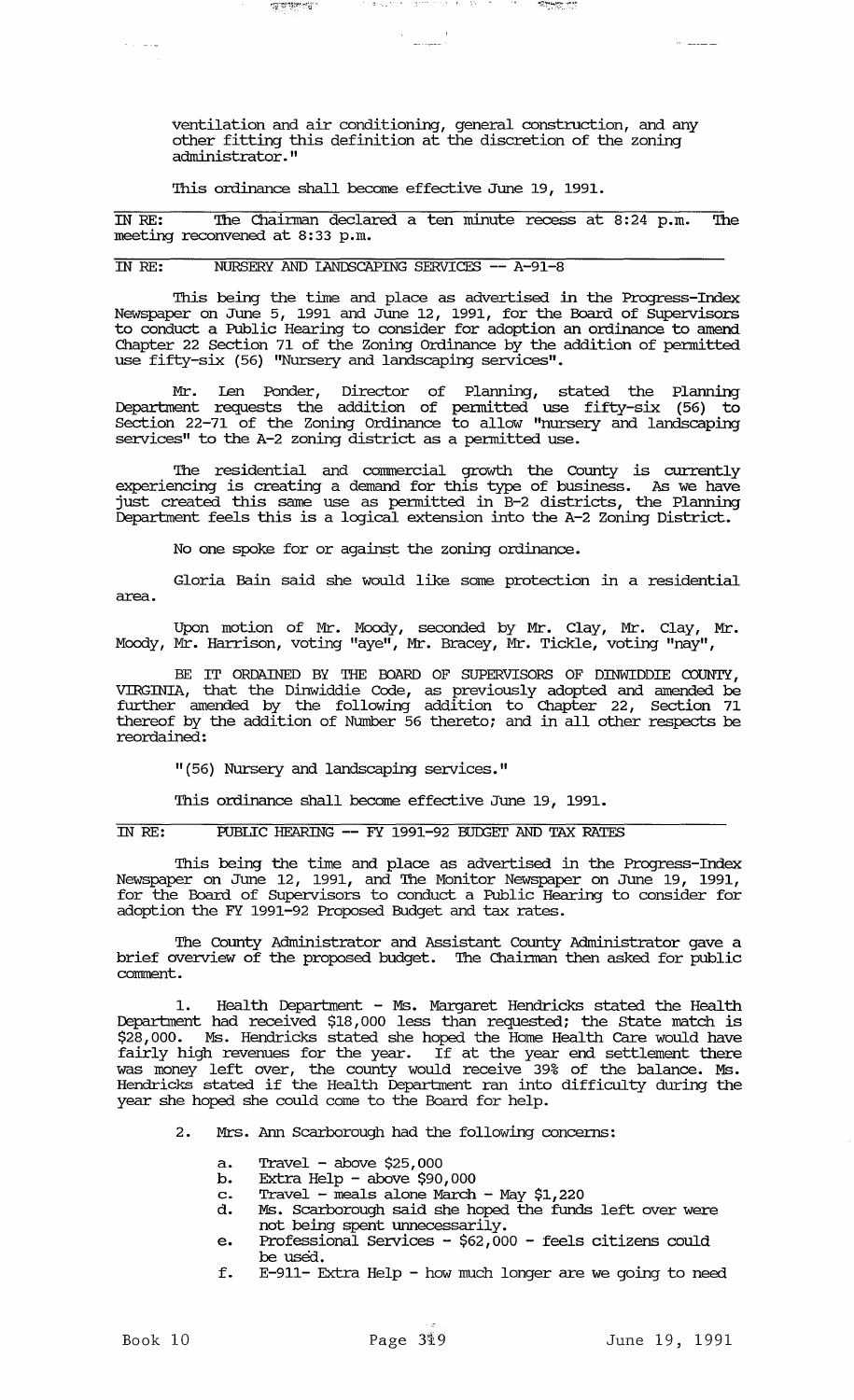This being the time and place as advertised in the Progress-Index Newspaper on June 12, 1991, for the Board of Supervisors to conduct a Public Hearing to consider for adoption amendment A-91-13, the proposed Redistricting Plan for Dinwiddie County.

 $\overline{\langle \hat{c}_1 \rangle \cdot \langle \hat{c}_2 \rangle \cdot \langle \hat{c}_1 \rangle}$ 

 $\Box$ 

 $+$   $+$   $+$ 

Mr. Daniel Siegel, County Attorney, made the presentation of the Redistricting Plan to the Board. He stated that there were some minor changes that needed to be made from a calculation standpoint to keep the plan within the deviation required by the Justice Department. Mr. Siegel advised the Board if the plan sounded suitable with the amendments, a vote could be taken at the June 26 meeting to adopt the new Redistricting Plan.

No one spoke for or against the Redistricting Plan.

The public hearing was closed.

#### IN RE: APfOIN'IMENTS -- SCHOOL OOARD

Mr. John Crawley stated the appointments for Election Districts #2 and #3 needed to be postponed until the boundaries for the election districts are defined and adopted.

The Assistant County Administrator told the Board all names to be considered should be mentioned at this meeting. If anyone was here that was interested in the appointment and wanted to speak, they could address the Board.

Mr. Tickle mentioned the following names:

Donald Haraway Carol Fisher Ruby Evans

Mr. James McKenzie spoke for Ruby Evans.

The Chairman stated he had letters from the following persons who were interested in being appointed to the School Board:

Viola King Greg Davis

Mary Ascue spoke against reappointing Donald Haraway.

Upon motion of Mr. Bracey, seconded by Mr. Clay, Mr. Clay, Mr • Tickle, Mr. Moody, Mr. Tickle, Mr. Harrison voting "aye", the Board continued the Public Hearing for the School Appointments to June 26, 1991, at 7:30 p.m.

## IN RE: EXECUTIVE SESSION

Upon motion of Mr. Clay, seconded by Mr. Moody, Mr. Bracey, Mr. Clay, Mr. Moody, Mr. Tickle, Mr. Harrison voting "aye", pursuant to Section 2.1-344 (1) Personnel, of the Virginia Freedom of Information Act, the Board moved into Executive Session at 10:20 p.m. A vote having been made and approved, the Board returned into open session at 11:05 p.m.

## IN RE: CERTIFICATION OF EXECUTIVE MEETING

Upon motion of Mr. Clay, seconded by Mr. Moody, Mr. Bracey, Mr. Clay, Mr. Harrison, Mr. Tickle, Mr. Moody voting "aye", the following certification resolution was adopted:

WHEREAS, the Board of Supervisors of Dinwiddie County convened an Executive Meeting on this date pursuant to an affirmative recorded vote and in accordance with the provisions of The Virginia Freedom of Information Act; and

WHEREAS, section 2.1-344.1 of the Code of Virginia requires a certification by the Board of supe:rvisors of Dinwiddie County, that such Executive meeting was conducted in conformity with the Virginia law;

NOW THEREFORE BE IT RESOLVED that the Board of Supervisors of Dinwiddie County, Virginia, hereby certifies that, to the best of each member's knowledge, (1) only public business matters lawfully exempted from open meeting requirements by Virginia law were discussed in the

 $\mathcal{J}^{\mathcal{L}}_{\mathcal{M}}$  :

-------------------------------------.~.-.--